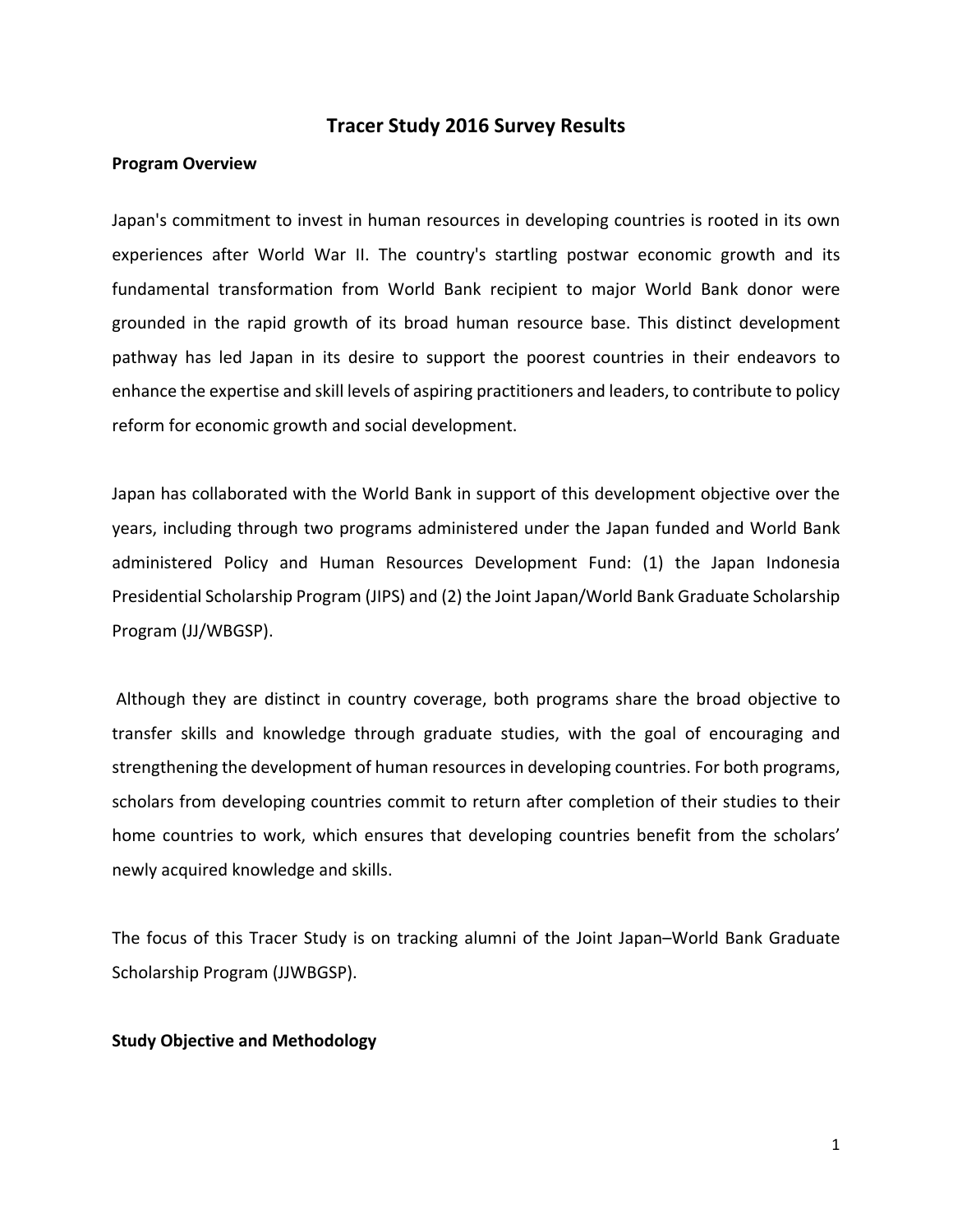The main objective of the Joint Japan–World Bank Graduate Scholarship Program (JJWBGSP) is to finance graduate studies of mid-level professionals from developing countries, with the expectation that after completing a graduate program in a development-related field, scholars will use the attained knowledge and skills to contribute to their country's development. This report, commissioned by the JJWBGSP Secretariat, is the 10th tracer study conducted since the inception of the program in 1987. It focuses on the 5,318 alumni of the Scholarship Program who completed their studies during the period from 1987 through 2015, through either the JJWBGSP's regular program, which includes Japanese nationals, or its partnership programs. The study analyzes responses from alumni to an online questionnaire that explores how the scholarship (a) affected their professional careers; (b) influenced institutions in which they have been engaged; and (c) contributed to development at the countrywide level. This information from tracer studies helps track the program's progress toward achieving its objective.

### **Survey Response Rate**

This past year, the JJWBGSP Secretariat increased its efforts to boost alumni participation, including efforts to connect with alumni whose contact information was missing. These efforts resulted in a 10 percent increase in the number of alumni who received the Tracer Survey questionnaire. As illustrated in figure 1, of the 3,355 alumni successfully contacted, 23 percent completed the questionnaire. While the possibility of selectivity bias in outcomes reported from this filtering remains, the respondents are representative of the total population of the program alumni across gender and program type (that is, regular program versus partnership programs). Table 1 shows the demographic distribution of the survey respondents.

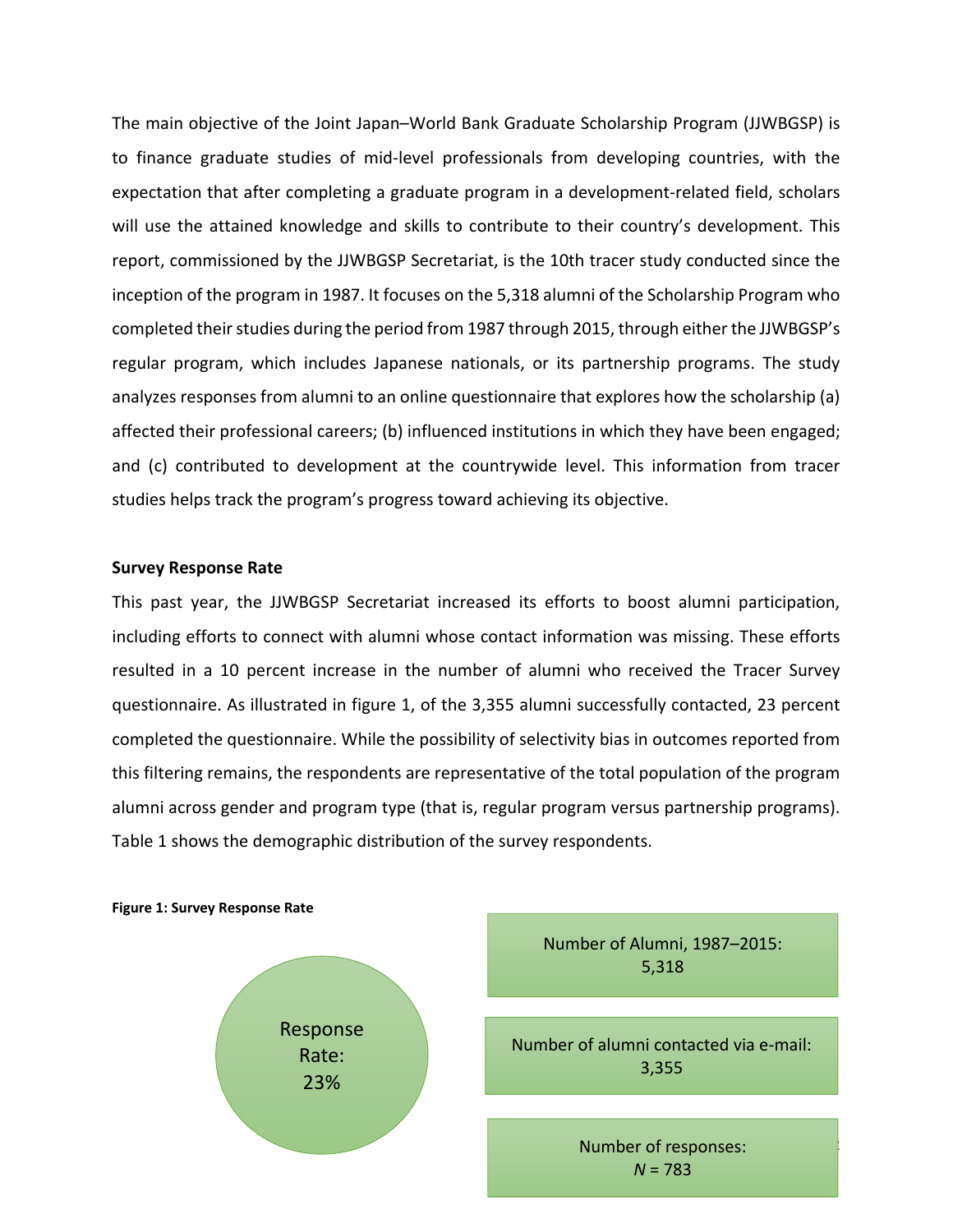**Table 1: Demographic Comparison between Total Alumni Population, 1987–2016, and the 2016 Survey Respondents** 

|                                    | Share of total    | Share of 2016   |  |
|------------------------------------|-------------------|-----------------|--|
|                                    | alumni population | survey          |  |
| <b>Demographic characteristics</b> | (%)               | respondents (%) |  |
| Gender                             |                   |                 |  |
| Female                             | 39                | 38              |  |
| Male                               | 61                | 62              |  |
| Program year                       |                   |                 |  |
| Before 1997                        | 24                | 9               |  |
| 1997-2001                          | 19                | 19              |  |
| 2002-2006                          | 23                | 29              |  |
| 2007 - 2011                        | 25                | 43              |  |
| 2012-2015                          | 9                 | $\overline{0}$  |  |
| Program type                       |                   |                 |  |
| Partner                            | 27                | 29              |  |
| Regular                            | 73                | 71              |  |

Of note is that survey respondents are more likely to be from recent cohorts after 2001 and before 2012. As is common among tracer studies, current contact information is less abundant among earlier cohorts because those alumni tend not to update their information as requested by the secretariat (figure 2). A "fatigue factor" appears also present: alumni who are retired, or in an advance stage in their career are less likely to answer the tracer study survey (figure 3). In terms of the lack of survey respondents from cohorts 2012 and beyond, the last survey had a similar pattern, providing evidence indicates that it takes a few years for alumni to settle back in their home countries and progress in their careers.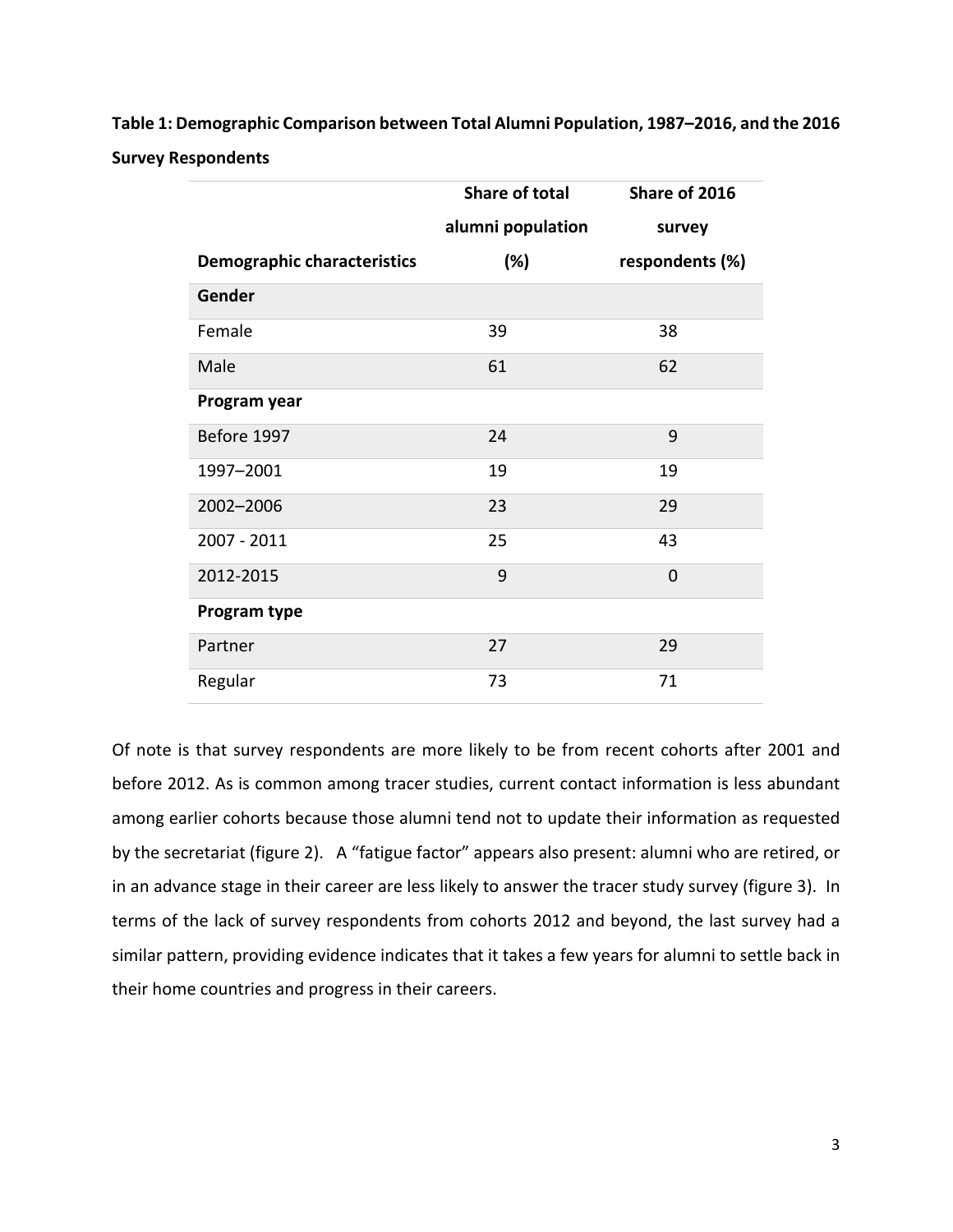

### **Figure 2: Distribution of Alumni Population by Program Year**

**Figure 3: Distribution of Respondents by Program Year** 



### **Questionnaire Design**

The questions posed to the alumni in this year's questionnaire are significantly different from those used in previous years, which focused on alumni's private and individual gains from the scholarship. This year's survey requests a wider range of information from alumni, including the influence alumni have had at the institutional and country level and ways that the scholarship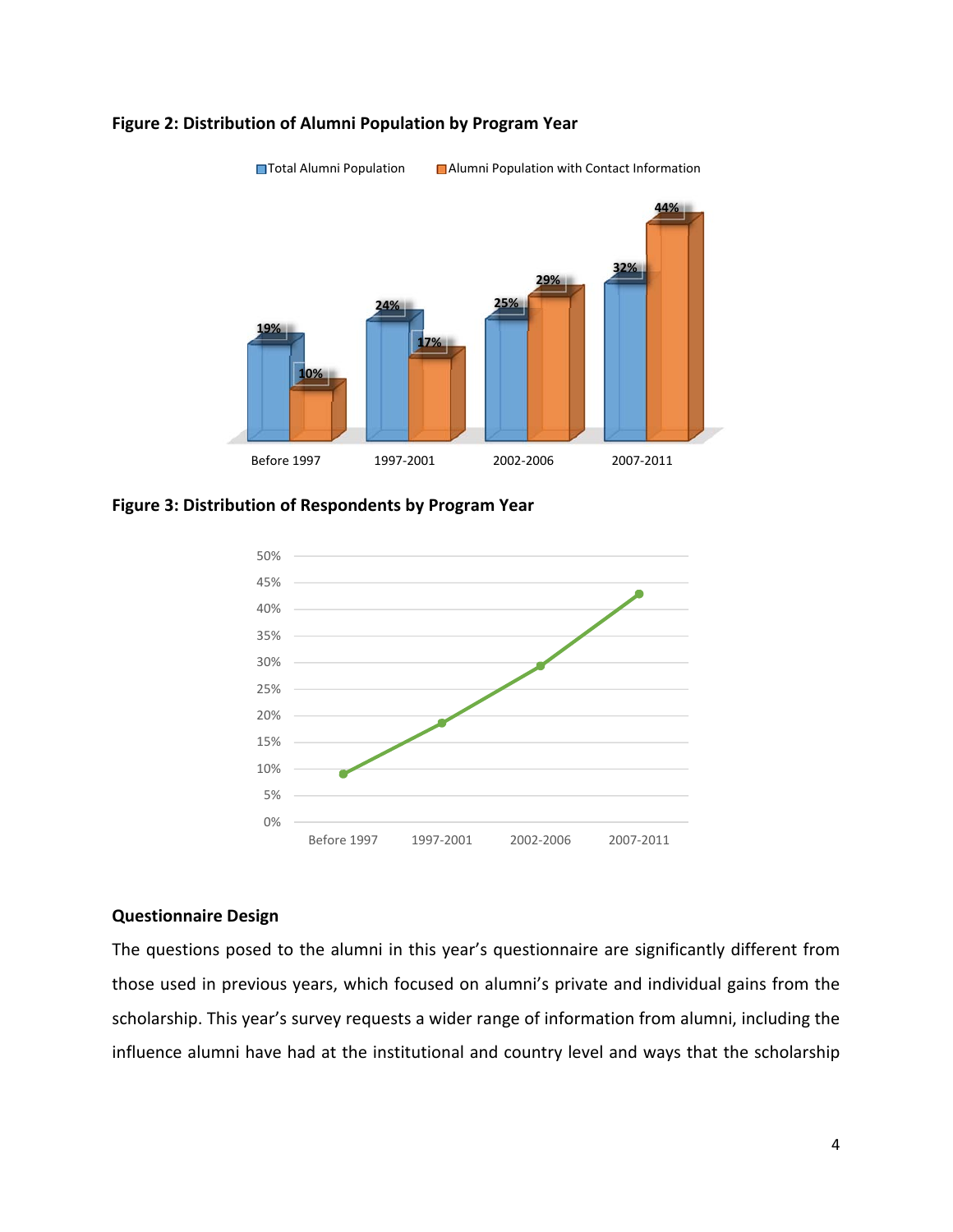contributed to that effect. The survey also used a variety of qualitative and quantitative survey techniques to investigate the effectiveness of the scholarship in meeting its objectives.

Specifically, the study used several indicators to help track the progress toward achieving the JJWBGSP mission. The survey measured the impact of the scholarship on:

- $\checkmark$  The scholar
- $\checkmark$  The organization employing the scholar
- $\checkmark$  Society

 For each of the three levels, there are several new indicators of results with corresponding questions to measure each indicator. Table 2 shows the indicators used to measure the effect on the three levels.

# **Table 2: Indicators**

| Level of development        | <b>Indicators</b>                                                                 |
|-----------------------------|-----------------------------------------------------------------------------------|
| Individual or scholar level | 1. Employed.                                                                      |
|                             | 2. Achieved career advancement.                                                   |
|                             | 3. Acquired new skills.                                                           |
|                             | 4. Increased his or her income.                                                   |
|                             | 5. Received awards or other professional recognition.                             |
| Institutional or work level | 1. Expanded his or her role at the place of employment.                           |
|                             | 2. Contributed tangibly and directly to development-related improvements at work. |
|                             | 3. Contributed to policy, strategic, or structural changes at work.               |
|                             | 4. Applied skills and knowledge acquired in their master's degree study toward    |
|                             | enhancing development.                                                            |
| Society or country level    | 1. Worked in a developing country.                                                |
|                             | 2. Shared the skills and knowledge acquired.                                      |
|                             | 3. Opened a new business or nongovernmental organization that employs other.      |
|                             | 4. Involved in development-related volunteer work or.                             |
|                             | 5. Participated in or led a professional association or society                   |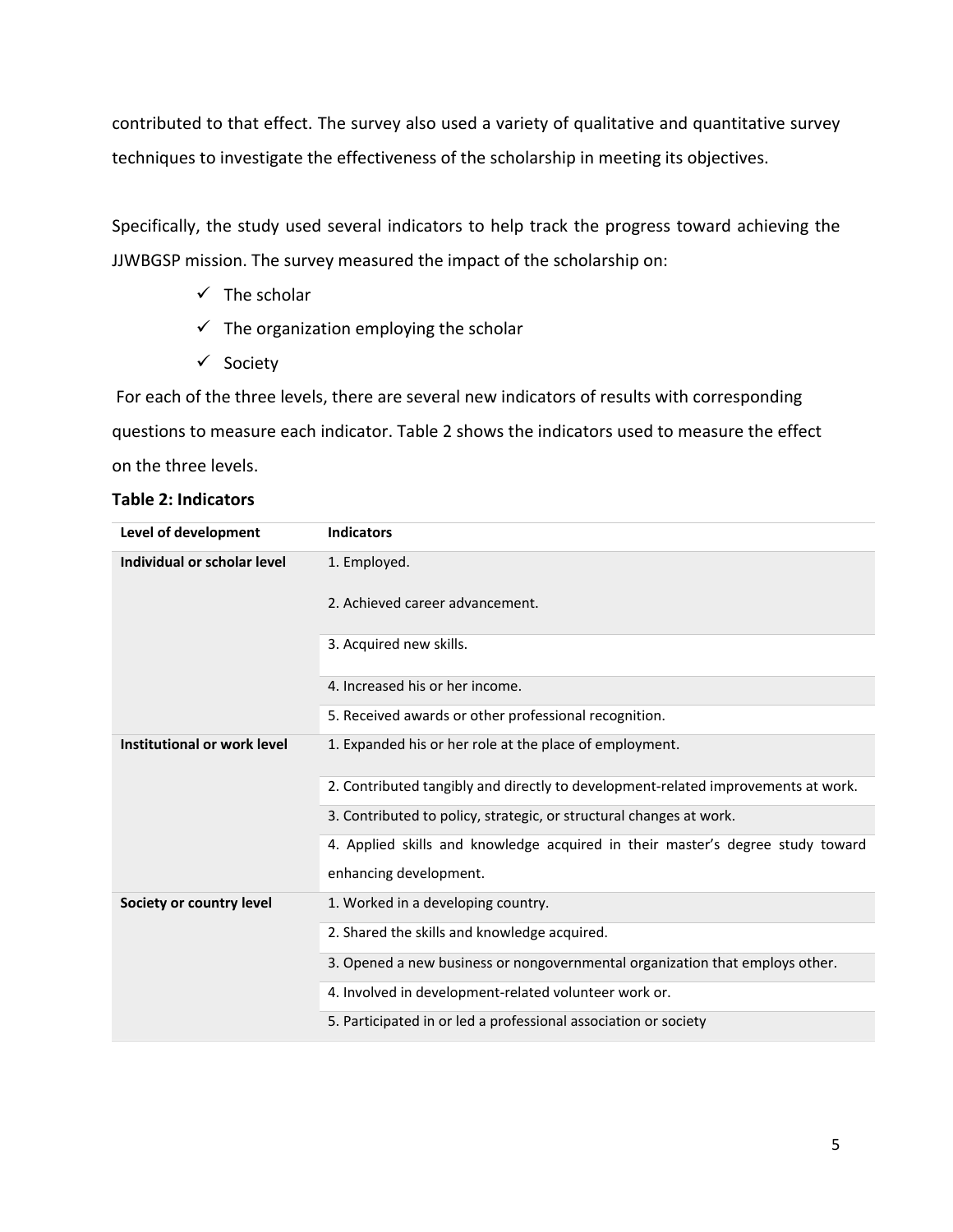## **Summary of Findings**

The results of the 2016 tracer study provide evidence that overall, the program is meeting its stated objectives. The analysis reveals that, through their studies, scholars improved their skills and knowledge and gained new perspectives and insight that enabled them to become active contributors to sustainable development in their countries. To a large degree, this year's tracer study provides evidence that the program is meeting its development objective:

- Most alumni who responded to the survey (95 percent) are employed or self-employed, and of those employed, the vast majority are working in a development-related field.
- Almost 82 percent of those employed are working in their home countries or in another developing country.
- Over 70 percent of the alumni hold senior-level positions at institutions central to the socioeconomic development of a developing country or region.
- Alumni reported working in higher positions after earning their degree: nearly 72 percent work in leadership and management positions as policy

After my return from Harvard to my country, I have been profoundly appreciative of the opportunity provided to me by the government of Japan. Without the support of the World Bank and government of Japan, I would not have been able to contribute significantly to my country. Thank you so much! **Leichombam Erendo Singh, India,** 

**Harvard University, 2010**

makers, senior executives, directors, and managers; 28 percent work as technical experts, bridging the full spectrum of development functions.

 Most of the respondents who are employed (89 percent) reported that they have contributed to policy, strategic, or structural changes at their institution.

# **Analysis of Survey Data at the Individual, Institutional, and Country Levels**

# *Individual Level*

Five indicators measure the influence of the scholarship on the alumni's careers at the individual level: the respondent (a) is employed; (b) achieved career advancement; (c) acquired new skills; (d) increased his or her income; and (e) received awards or other professional recognition. The overwhelming majority of the survey respondents said that JJWBGSP-funded study had contributed to their professional career. Of 713 respondents, 99.5 percent indicated that the scholarship met at least one of the five indicators of positive effect on career development.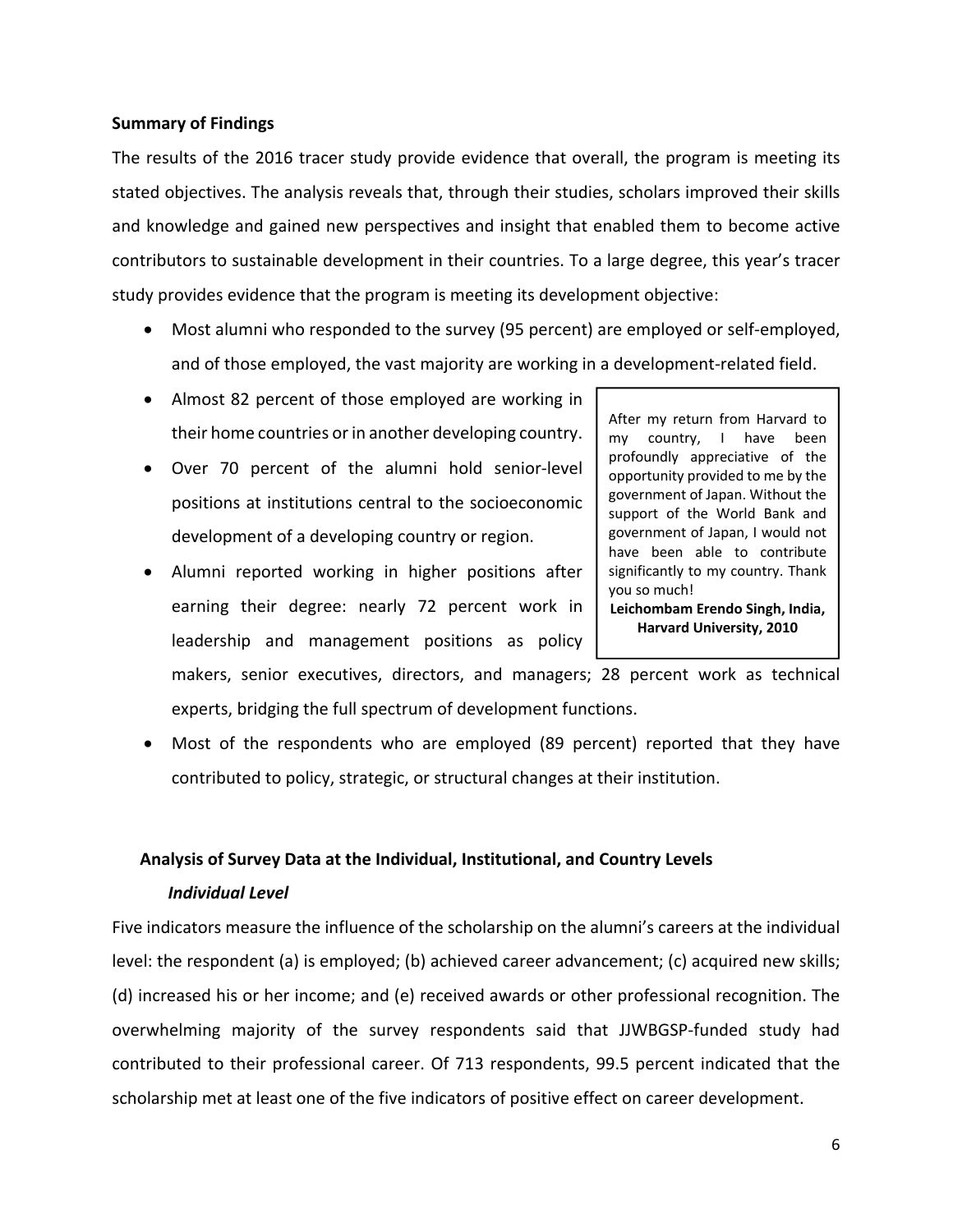### *Individual-Level Indicator 1: Employment Status*

The large majority -- 95 percent -- of respondents are employed, and of these alumni, 90 percent are in full-time employment (figure 4). Of the remaining 5 percent, 3 percent are continuing their studies at the PhD level; and 2 percent of respondents are unemployed and not currently studying. The majority of respondents who are unemployed gave having reached retirement age as the reason for their status. This response is corroborated by the fact that the highest unemployment rate among all cohorts is the oldest cohort, receiving the scholarship before 1997, as illustrated in Table 3.

| <b>Employment status</b>  | <b>Before</b> | 1997- | $2002 -$ | 2007- |
|---------------------------|---------------|-------|----------|-------|
|                           | 1997          | 2001  | 2006     | 2011  |
| <b>Employed/full time</b> | 89%           | 94%   | 90%      | 87%   |
| Employed/ part time       | 6%            | 3%    | 6%       | 5%    |
| <b>Studying</b>           | 0%            | 1%    | 2%       | 5%    |
| <b>Unemployed</b>         | 6%            | 2%    | 2%       | 3%    |

### **Table 3: Employment Status by Program Year**



**Figure 4: Employment Status**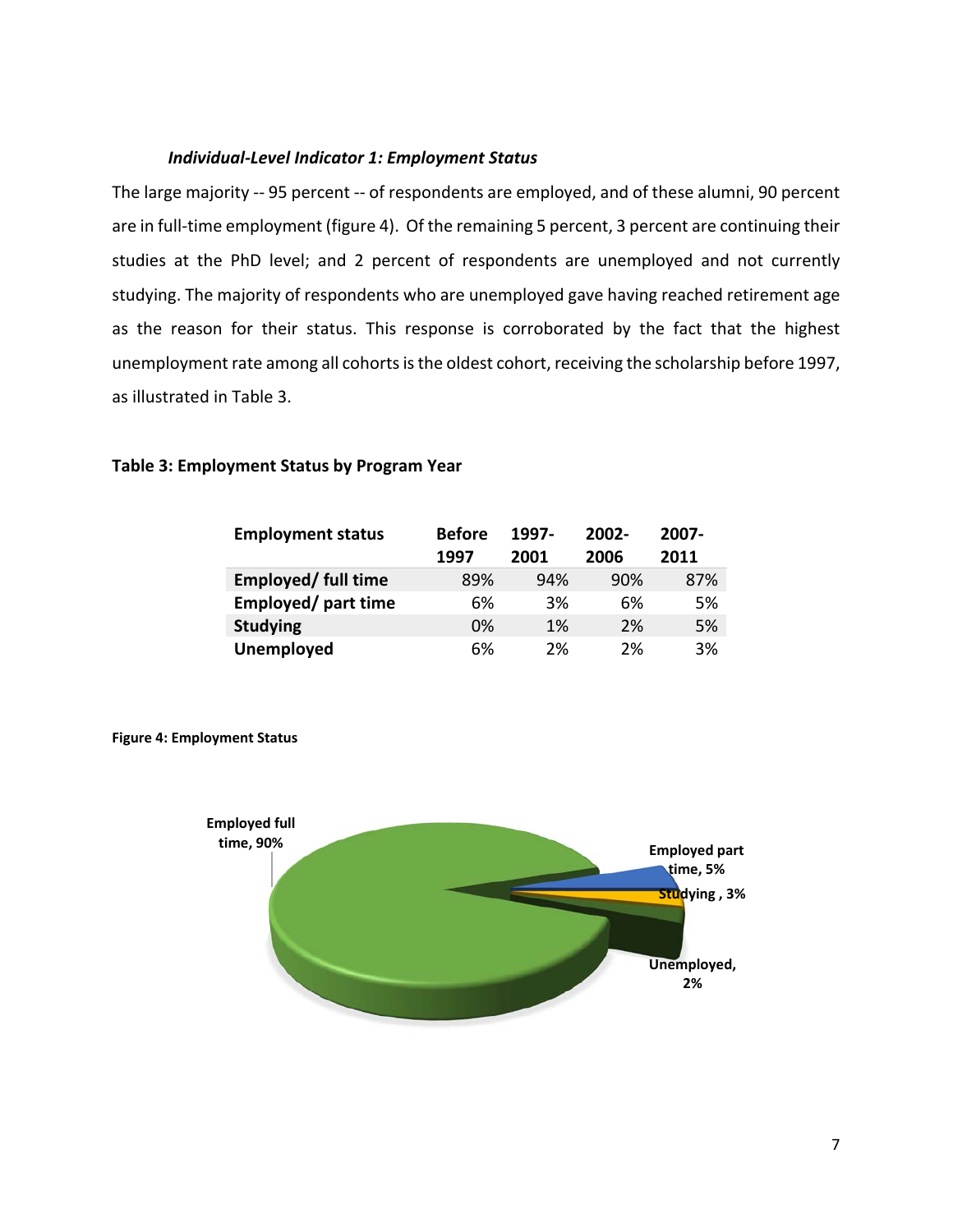The gender breakdown of the employment data shows that men tend to be more engaged in the workforce than women are. For example, 85 percent of female versus 92 percent of male respondents reported that they are working full time (table 4). Females are more likely employed part time: 7 percent of female respondents reported working part time, whereas 4 percent of male respondents reported working part time. In addition, the share of women unemployed is twice that of male respondents: 4 percent versus 2 percent.

|                          | <b>Number of respondents</b> |             | Share of respondents (%) |             |
|--------------------------|------------------------------|-------------|--------------------------|-------------|
| <b>Employment status</b> | Female                       | <b>Male</b> | <b>Female</b>            | <b>Male</b> |
| Employed full time       | 253                          | 444         | 85                       | 92          |
| Employed part time       | 21                           | 17          |                          | 4           |
| Studying                 | 10                           | 12          | 3                        | 2           |
| Unemployed               | 12                           | 9           | 4                        |             |

#### **Table 4: Employment Status, by Gender**

Because the Scholarship Program does not target specific types of professional careers, alumni are employed by a wide array of institutions (figure 5). Many of the respondents are employed by government institutions (43 percent) or by the central bank (5 percent). Another 17 percent are employed by an international or regional nongovernmental organization (NGO), 12 percent hold academic positions at a university or research institution, and 11 percent are employed by a private sector business. The remaining 12 percent are almost evenly split among the following employers: domestic NGOs, utility providers, hospitals, schools, and financial institutions.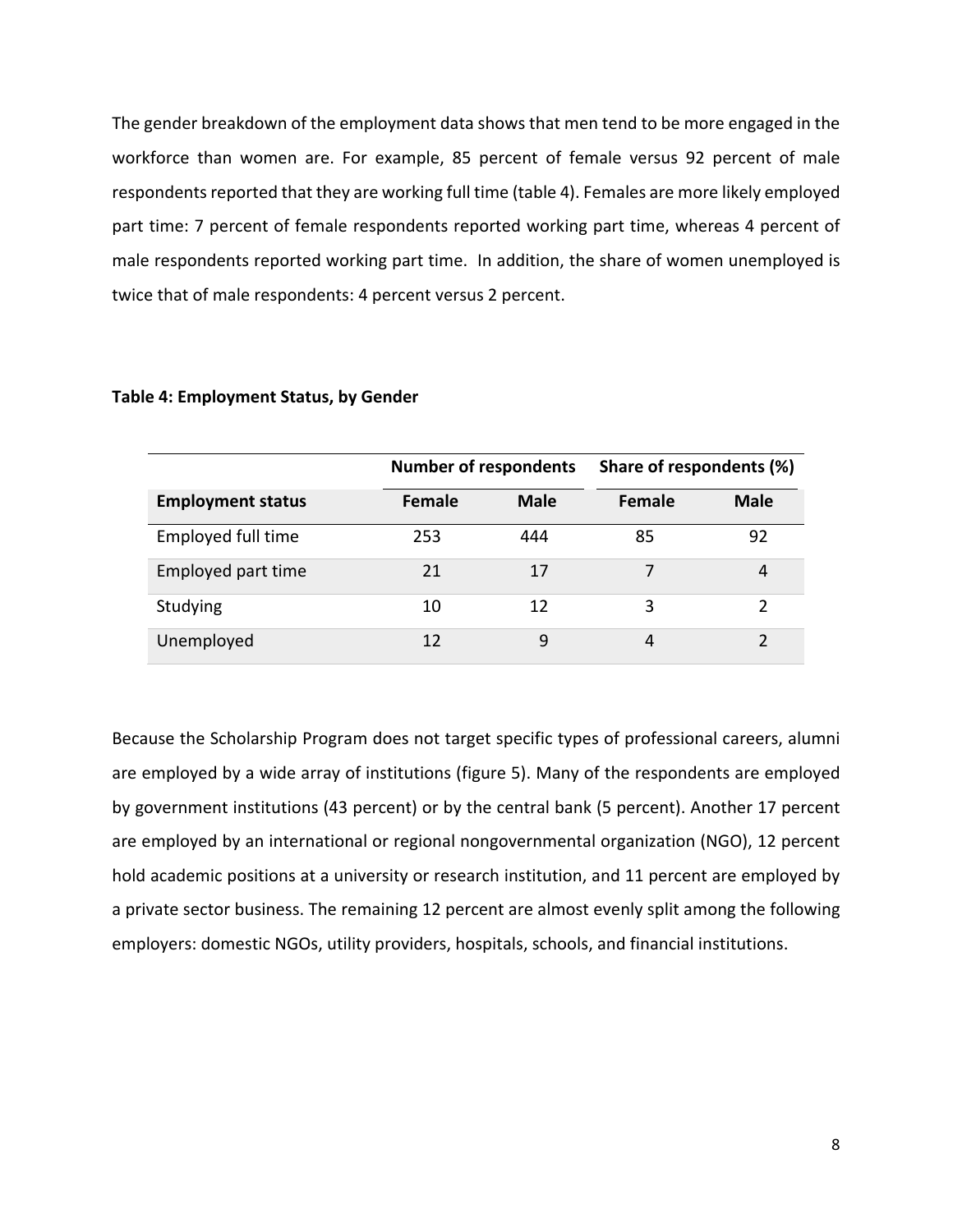#### **Figure 5: Type of Organization**



There were some differences across gender. On the one hand, among female respondents, 39 percent reported working at government institutions compared with 45 percent of male respondents (table 5). On the other hand, more female respondents (21 percent) reported working at international or regional NGOs than did male respondents (15 percent).

|                                    |               |             | Number of respondents Share of respondents (%) |             |
|------------------------------------|---------------|-------------|------------------------------------------------|-------------|
| <b>Type of organization</b>        | <b>Female</b> | <b>Male</b> | <b>Female</b>                                  | <b>Male</b> |
| Government                         | 91            | 186         | 39                                             | 45          |
| International or regional          | 50            | 60          | 21                                             | 15          |
| nongovernmental organization       |               |             |                                                |             |
| University or research institution | 23            | 53          | 10                                             | 13          |
| Private sector business            | 26            | 47          | 11                                             | 11          |
| Central bank                       | 11            | 24          | 5                                              | 6           |
| Other                              | 34            | 43          | 14                                             | 10          |

### **Table5: Type of Organization, by Gender**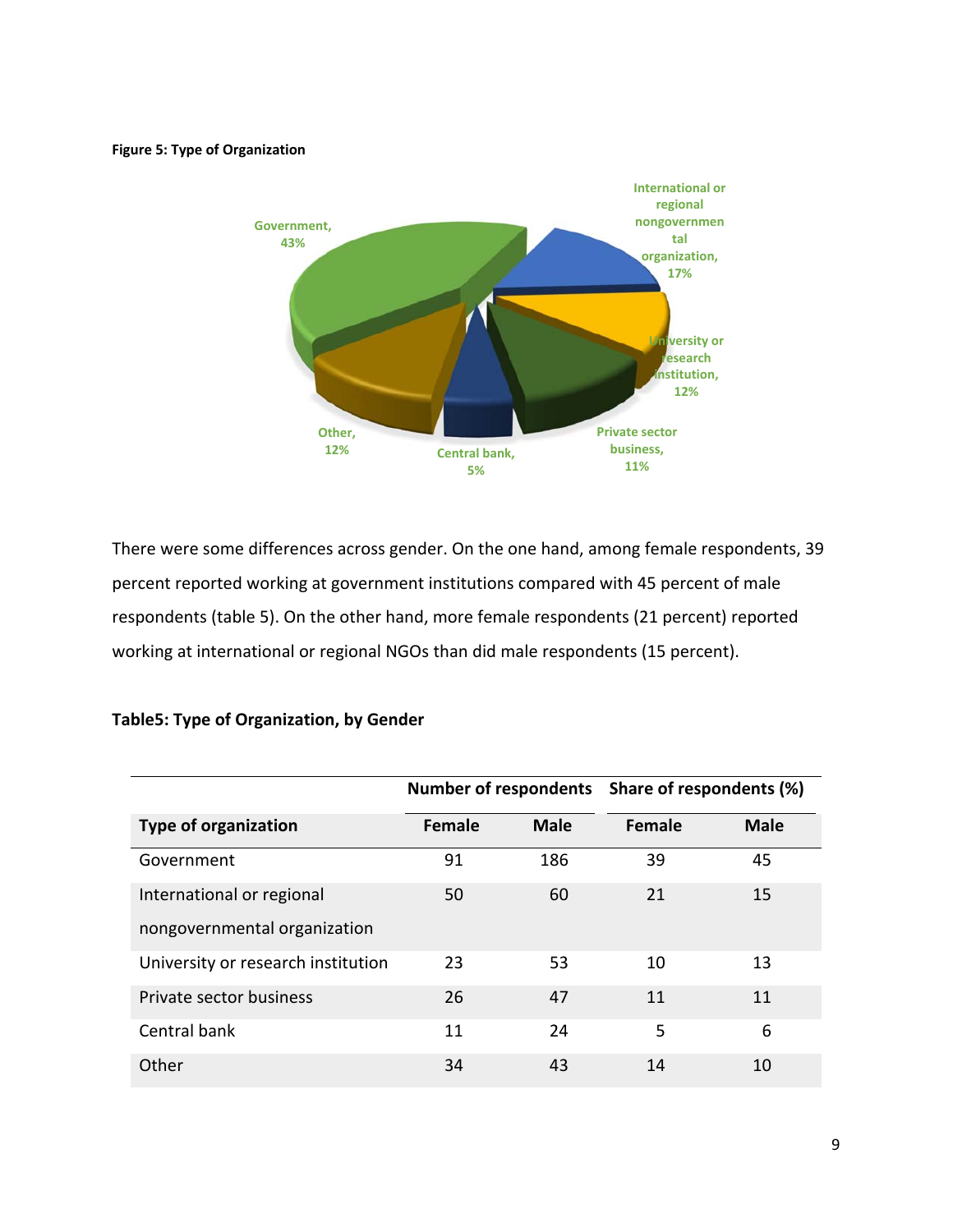As shown in figure 6, alumni from recent cohorts tend to work in government more than alumni from the oldest cohorts do. Specifically, 47 percent of alumni who joined the program between 2007 and 2011 and 48 percent from the cohorts from 2002 to 2006 reported employed by government institutions compared with 30 percent from the cohorts from 1997 to 2001 and 34 percent of those who joined the program before 1997. Alumni from the oldest cohorts are more likely to work at international or regional NGOs or in the academic field.



**Figure 6: Type of Organization, by Program Year**

#### *Individual-Level Indicator 2: Career Advancement*

A comparison of the level of position that the alumni held when they applied to the program and their current level of position provides an indicator of the improvement in career path after they attained the graduate degree. The survey data reveal that the percentage of respondents holding management positions increased significantly, from 36 percent to 72 percent, after the alumni received the JJWBG-funded scholarship. In other words, 36 percent of alumni reported that they moved to a management level or higher since obtaining their graduate degree. Most strikingly, as figure 7 shows, the share of alumni holding a director-level position increased from 4 percent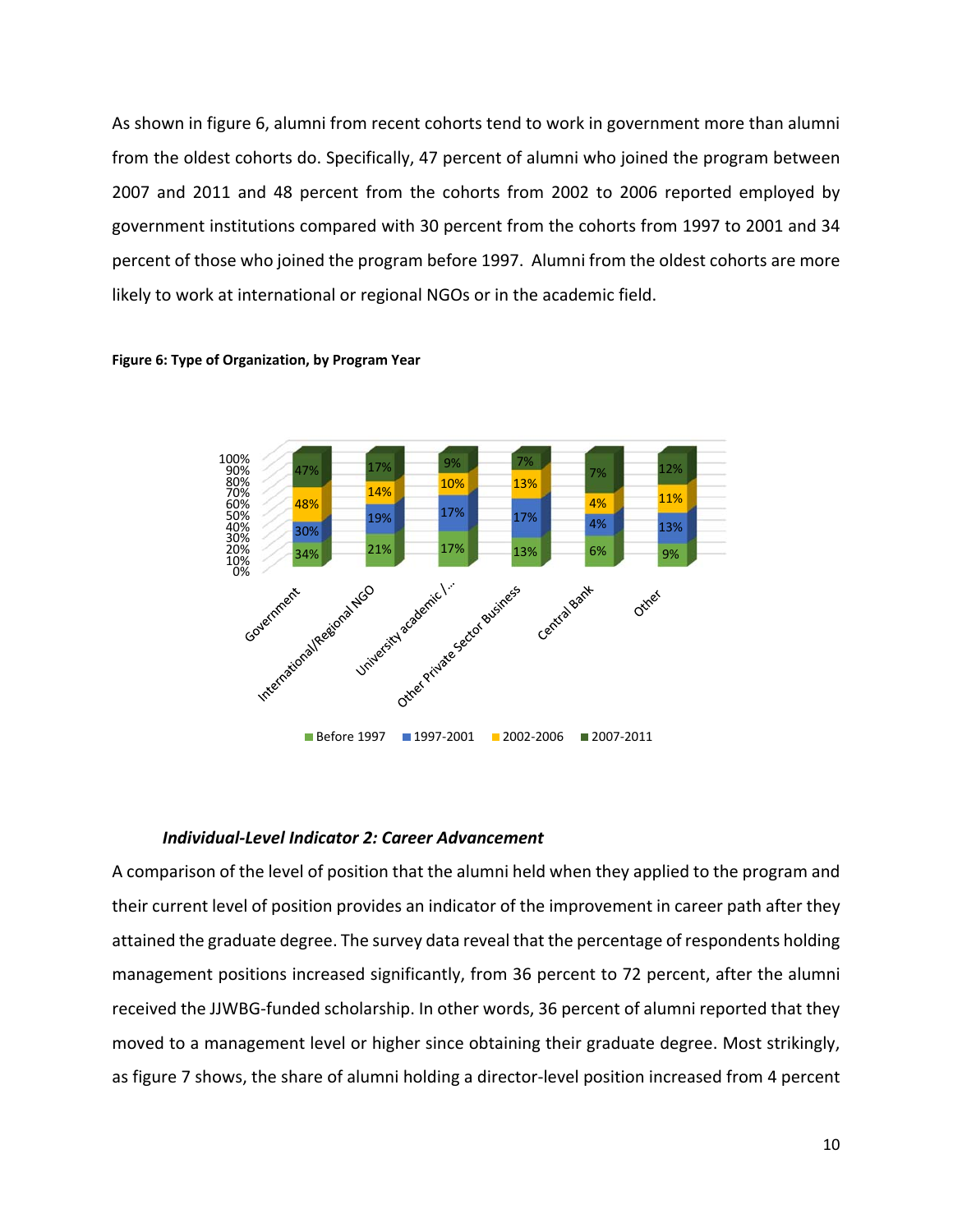before the survey respondent earned the graduate degree to 21 percent afterward, and the share of alumni holding an executive-level position doubled (from 6 percent to 12 percent).



# **Figure 7: Level of Position**

Of note, women as well with men were able to climb the career ladder after graduation. The gender breakdown of the data related to the level of position of the alumni shows that the percentage of women holding managerial positions increased by 35 percent after completion of JJWBGSP-funded study, whereas the increase was 37 percent for men.

Alumni could attain a higher position through promotion or a change in employer. Among the survey respondents, 86 percent reported that they were promoted after they completed their JJWBGSP-funded master's degree. One respondent said, "My organization gave me more important tasks that I have to perform. I have been promoted to senior researcher and management level" (Samuel Jonson Sutanto, Indonesia, UNESCO-IHE, 2009). Not surprisingly, as noted in

I have contributed to the development of a community-based "Health Buddy" model to raise awareness in the community about a range of health promotion messages. The model has been externally evaluated, and I also received a national award in 2014. **Kaushik Vyas Swati, India, University of London, 2007** 

figure 8, the older cohorts are even more likely to have been promoted at some point after graduation. It is encouraging to note that the gender breakdown for this variable does not show any major discrepancy between women and men.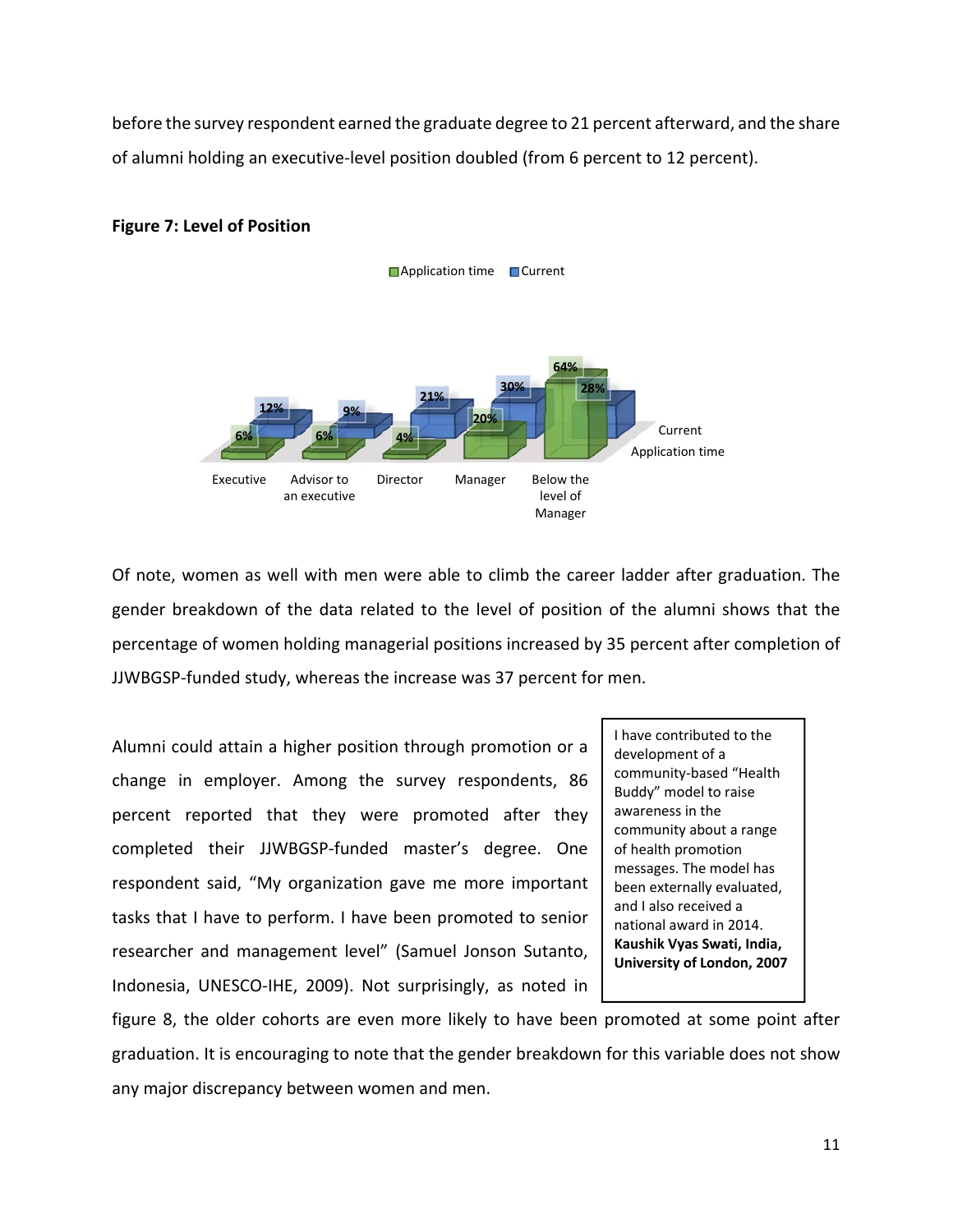

### **Figure 8: Promotion of Alumni, by Program Year**

#### *Individual-Level Indicator 3: Acquired New Skills*

Survey data show that 93 percent of the respondents said that the JJWBGSP-funded scholarship provided them with new skills and knowledge. The large majority rated the professional benefits they gained through the program as "high" or "very high." As will be shown, evidence indicates that employed alumni are applying these newly acquired skills to the benefit of themselves, their employers, and the developing countries in which they work.

### *Individual-Level Indicator 4: Increased Income*

Income is an important indicator for measuring development at the individual level. Of the survey respondents, 88 percent reported that they received a salary increase after completing their master's degree. Not surprisingly, the breakdown of salary increase data by program year (figure 9) indicates that the older cohorts are more likely to have received a salary increase.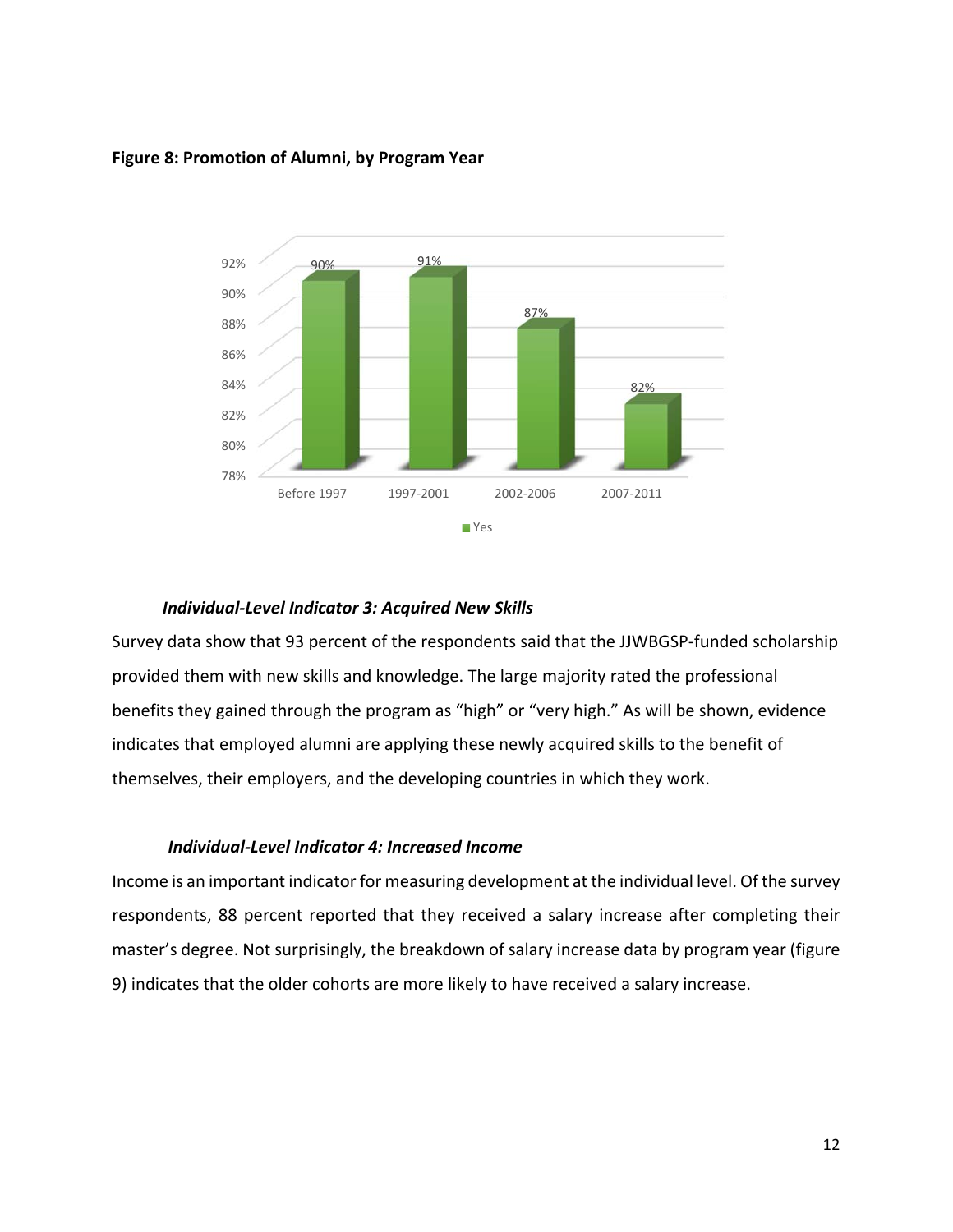



*Individual-Level Indicator 5: Achievement of Professional Recognition* 

As demonstrated in figure 10, 36 percent of women and 45 percent of men reported that they had received professional awards, recognitions, or honors. Many respondents gave examples of the awards they had received. One respondent said, "[I] was awarded the Best Promising Female Business Woman 2012 by the Zambia Federation of Women in Business" (Zennie Manda Haanyika, Zambia, Royal Tropical Institute, 2004). Another respondent reported that he was awarded an "appreciation certificate from the government of Afghanistan on my contribution to public institutions in reform sector" (University of Tsukuba, 2009). Another woman reported that she was selected as one of the 50 most influential women in Africa.



#### **Figure 10: Professional Awards, by Gender**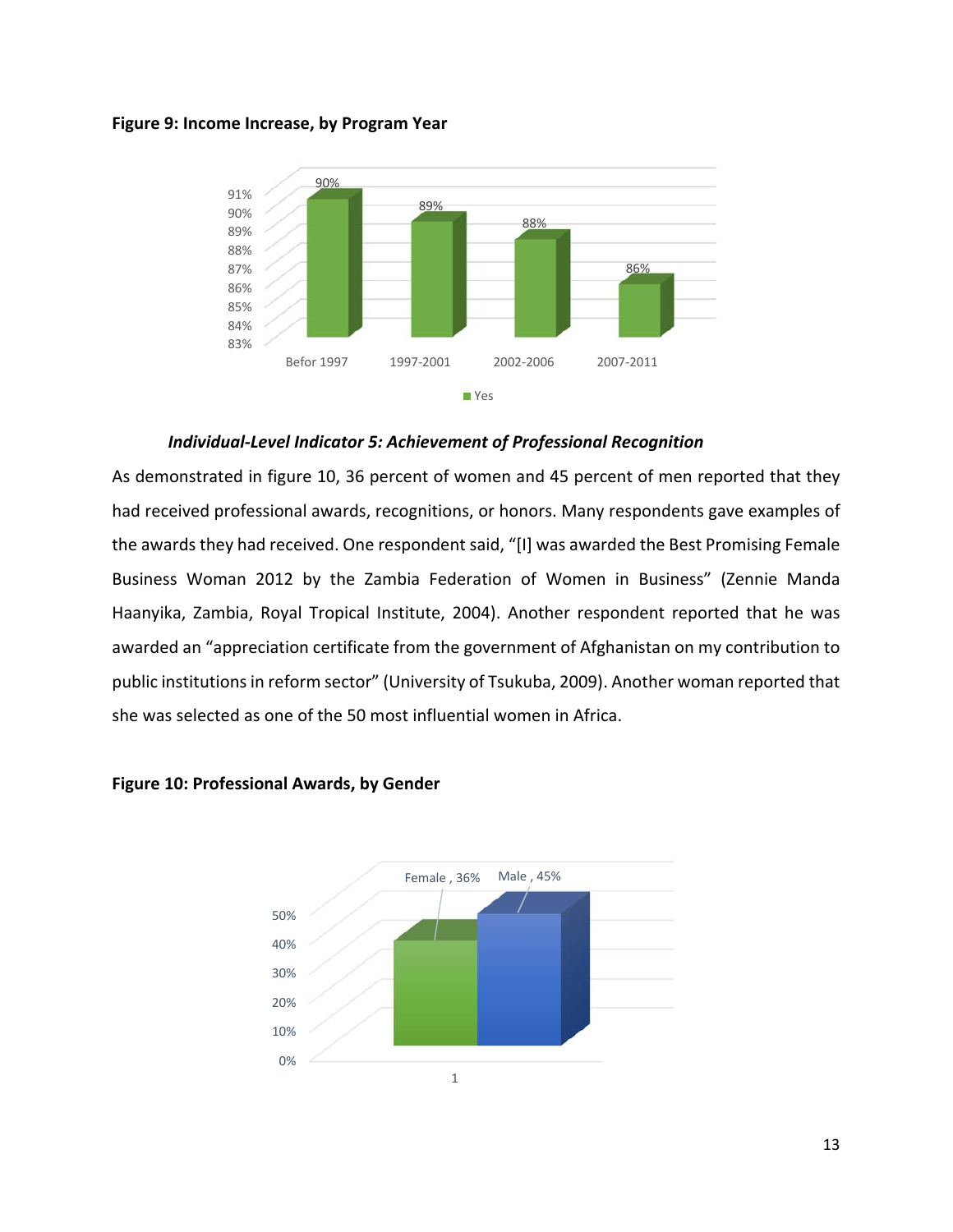#### *Institutional Level*

Four indicators measure the impact of the JJWBGSP-funded scholarship on the institution employing the alumni, with the respondent: (a) expanding his or her role at the place of employment; (b) contributing tangibly and directly to development-related improvements at the institution; (c) contributing to policy, strategic, or structural changes at the

I have contributed to my company, becoming market leader in the area of non–fuel card services, delivered to [business-to-business] customers in Europe. **Eva Lyudmilova Tzoneva, Poland, Tulane University, 1992** 

institution; and/or (d) applying skills and knowledge acquired during graduate study toward enhancing development. Of the respondents who are employed, 99 percent indicated that they have contributed to the advancement of their institution or organization.

#### *Institutional-Level Indicator 1: Expanded Professional Role*

The JJWBGSP-funded degree has increased the knowledge and professional skills of the scholars, thereby giving them the opportunity to expand their role and take on greater responsibilities at the institutions and organizations where they work. Hence, alumni have contributed significantly to the development of these institutions. Of note, the study reveals that the overwhelming majority of the scholarship alumni (96 percent) said that their role and responsibilities expanded after they completed their JJWBGSP studies (figure 11). Indeed, 81 percent attributed the expansion of their role and responsibilities either entirely or largely to their JJWBGSP scholarship.



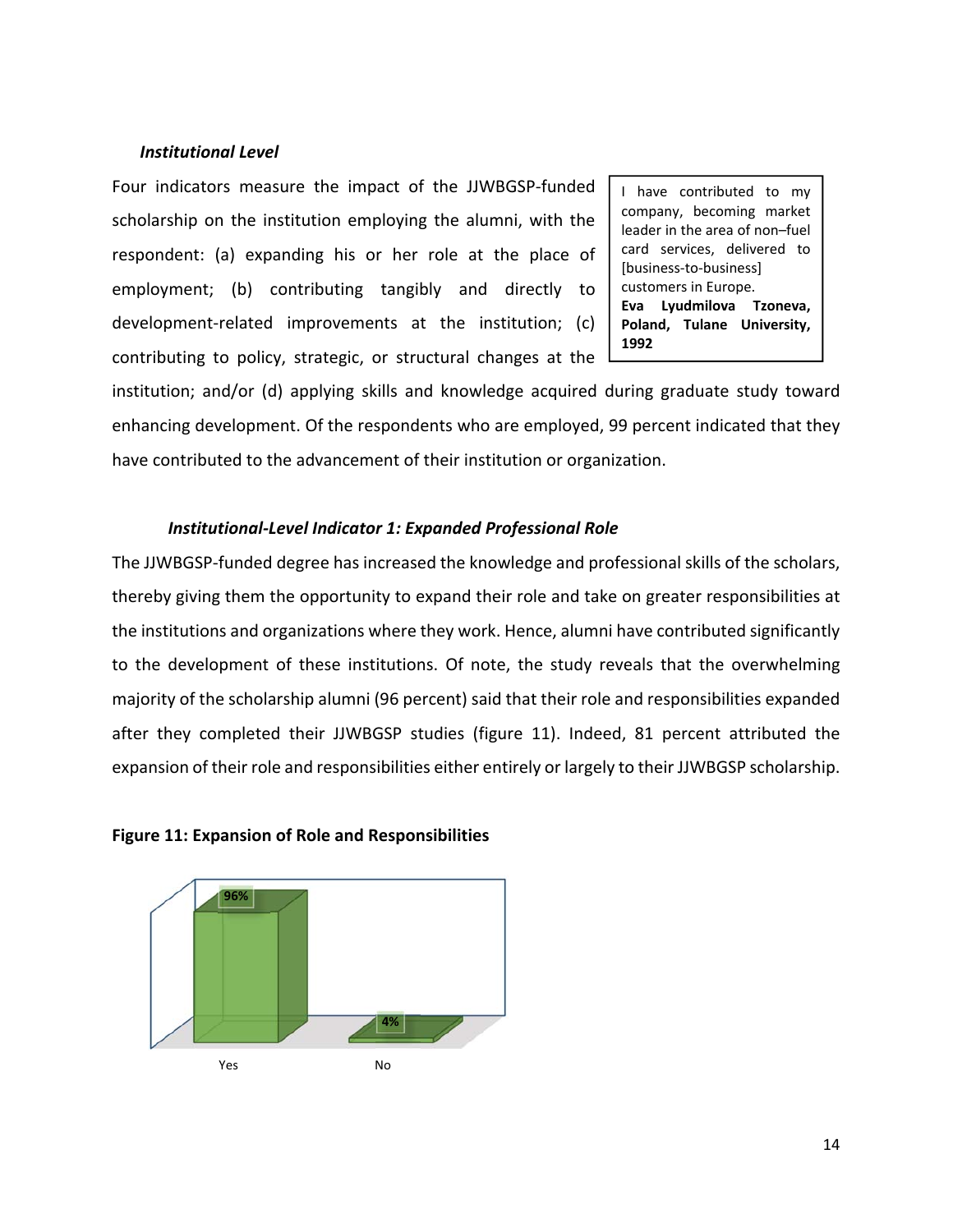#### *Institutional-Level Indicator 2: Improvements to the Institution*

In an open-ended question, the respondents were asked to describe the development-related accomplishments or results they have achieved at their institution or organization that they are most proud of. More than 90 percent of the respondents shared positive feedback about their accomplishments and their contribution to the development of their institutions. They provided stories about their successes in helping their institutions to develop, describing how their JJWBGSP-funded studies equipped them to contribute. For example, Annie Namagonya, an alumna from Malawi who received her master's degree from the University of Reading in 2008, reported that she coordinated the development of Malawi's first national social welfare policy. The Cabinet approved the policy in October 2015. Table 5 contains direct comments from respondents that illustrate examples of the development related achievements that alumni have achieved.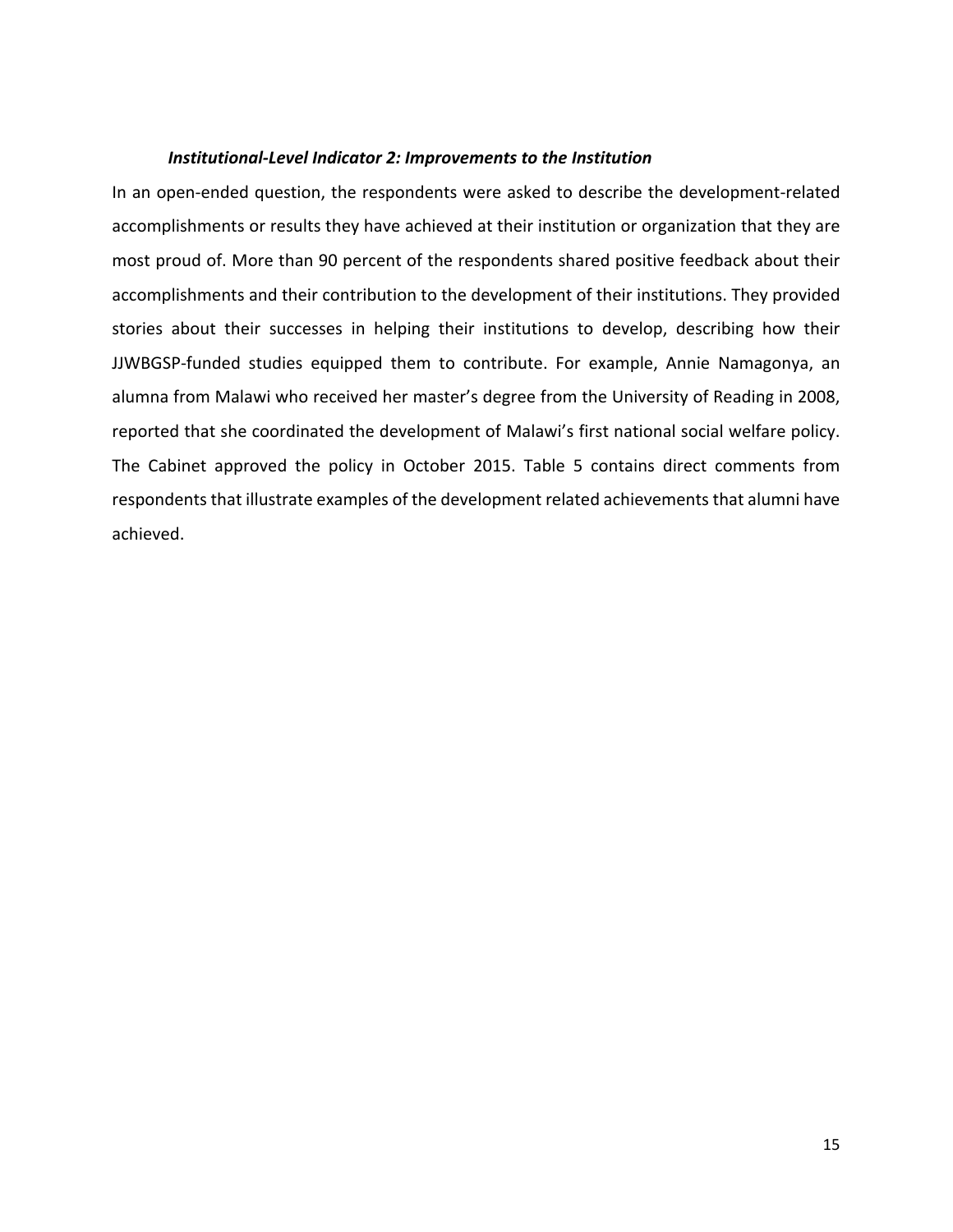#### **Table 6: Reflections of Survey Respondents on Their Achievements**

| "With my team, we planned and managed         |
|-----------------------------------------------|
| the Ministry of Health structural reform,     |
| going from a one national department that     |
| 'did it all or whatever it could manage' to a |
| well-structured institution that is now       |
| focusing on working with processes and        |
| services and which also tracks its            |
| accomplishments through specific metrics      |
| aligned with Ecuador's National Development   |
| Plan." (Gabriela Lizeth Jaramillo Roman,      |
| Ecuador, Harvard University, 2010)            |
|                                               |

## **Female respondents** and **Male respondents**

"When I was minister of finance, I worked on the design and passing of the Hydrocarbon Law, which later brought about a large increase in the country's fiscal revenues." (Luis Carlos Jemio, Bolivia, Institute of Social Studies, 1988)

"I am proud of being the leader of a successful NGO that is well established and recognized in Croatia and in the region, as well as being initiator of several programs that are still running. I have initiated programs to strengthen women's leadership skills in Croatia, and so far five generations of women leaders have participated in this training." (Gordana Obradović Dragišić, Croatia, Institute of Social Studies, 2003)

"The Ministry of Interior had one of the worse public finance and procurement management systems and capacity in the government. I have spearheaded the reform in the Ministry of Interior in Afghanistan. Using the knowledge and skills gained through my JJWBGSP-funded studies, I led the effort to map the situation and give a clear situation report and proposal for the reform. The proposal was approved by the president. The reform is currently under way." (Naveedullah Bakhshi, Afghanistan, Williams College, 2011)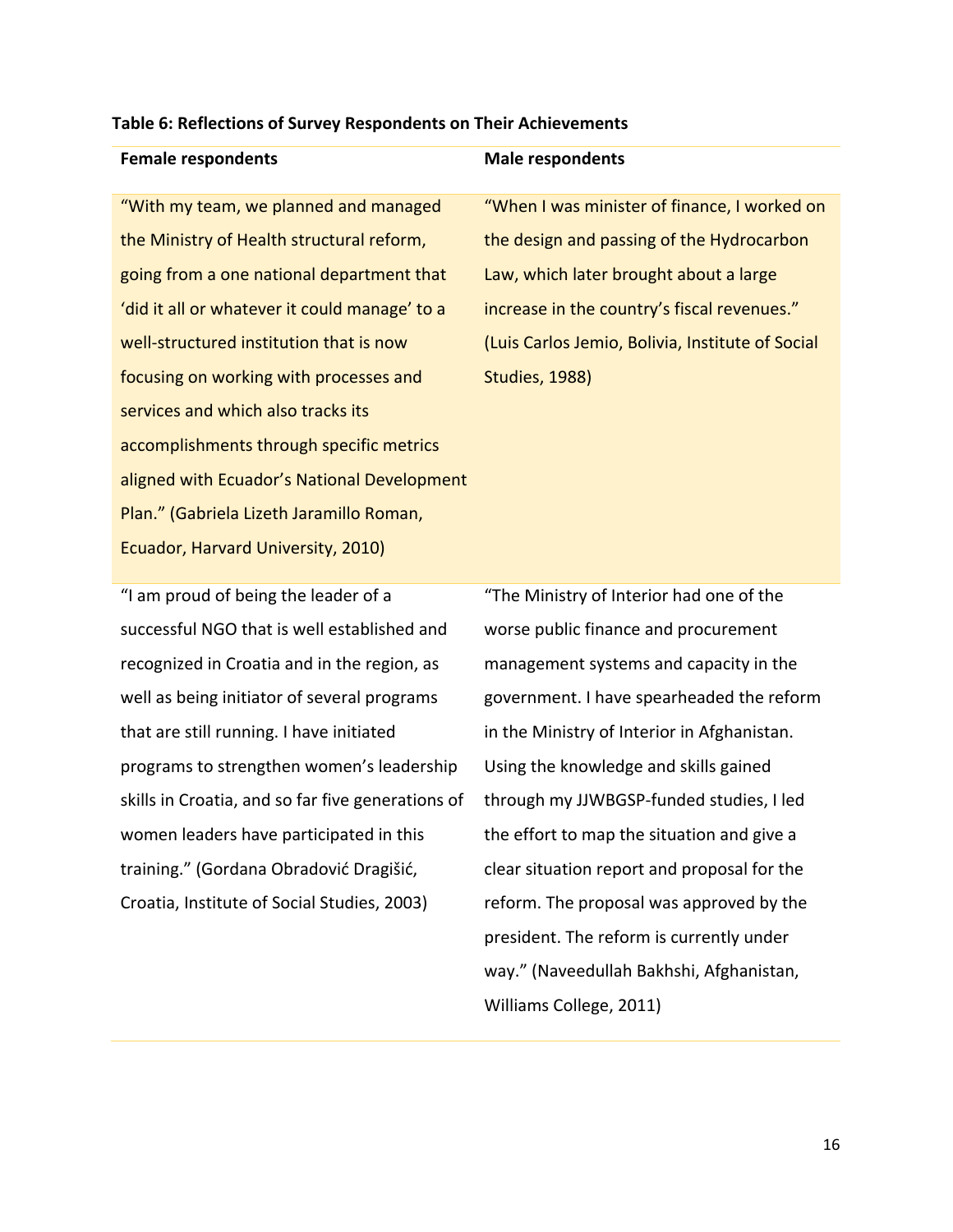"I adapted steel frame construction technology to Mongolia while I worked as a director in the construction department. We have successfully introduced technology and built residential and industrial buildings with steel frame. [That effort] brings lots of changes for the construction sector of Mongolia." (Dulamsuren Luvsanjamba, Mongolia, Yokohama National University, 2009)

"After the completion of the program, I created a Computer Training Centre that employed five people and helped members of the community to become information technology literate." (Anastase Rekeraho, Rwanda, University of Montreal, 1992)

# *Institutional-Level Indicator 3: Contribution to Policy, Strategic, or Structural Change at Institution*

Of the respondents who are employed, 89 percent report that they have contributed to structural, policy, or strategic changes at their institution. One respondent noted, "I have personally contributed to the designing and the implementation of structural reforms that have greatly improved public finances management. Those reforms include [the value added tax] repayment reform, the setting up of the medium-sized companies, [and] the setting up of the automatic mechanism for oil products pricing." (Fiacre Adopo, Cote d'Ivoire. Columbia University, 2011). Another respondent said, "I have participated in important public sector reform, especially pension system reform, tax reform, and reform of public drinking water company. These reforms have improved the sustainability of public finance, which is expected [to improve] the welfare of all Nicaraguan society" (Salomé Antonio Brenes, Nicaragua, Columbia University, 2002).

# *Institutional-Level Indicator 4: Applied the skills and knowledge acquired in their Master's degree toward enhancing development*

Overwhelmingly, JJ/WBGSP alumni report that their current careers involve substantial work pertaining to socioeconomic development. Ninety percent answered high or very high when asked about the relevance of JJ/WBGSP funded development studies to their current work.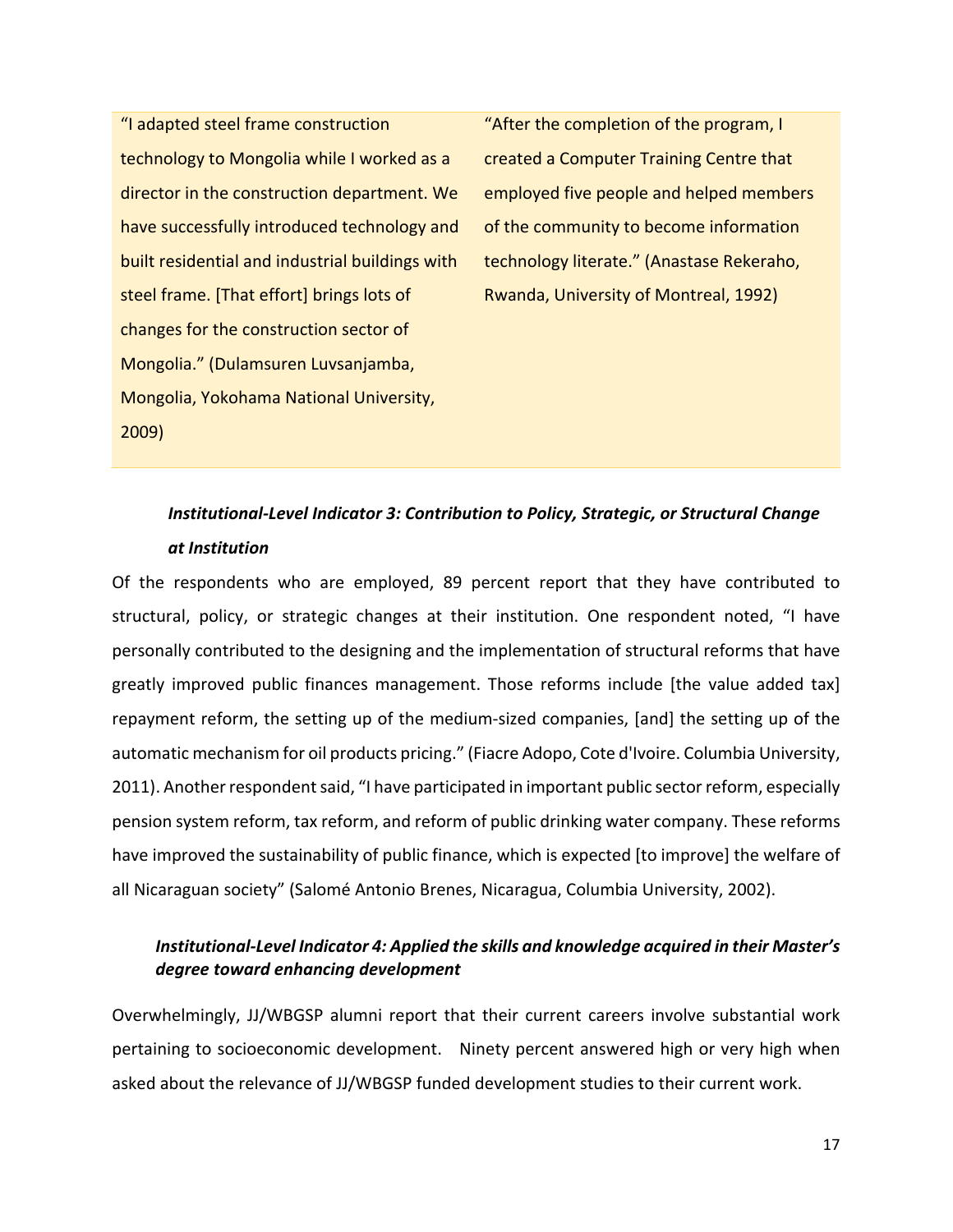# *Country Level*

Five indicators measure the impact of the JJWBGSP-funded studies at the society or country level: the respondent (a) worked in his or her home country or another developing country to contribute to its development, (b) shared the skills and knowledge acquired, (c) opened a new business or NGO that employs others, (d) is involved in development-related volunteer work, and (e) has participated or led a professional association or society. Several questions were designed to measure these indicators. The analysis provides evidence that a JJWBGSP-funded degree is very effective in achieving its core objective: 98 percent of survey respondents reported that they have had an influence at the society or country level.

### *Country-Level Indicator 1: Work in a Developing Country*

The broad objective of the JJWBGSP is to provide enhanced training to professionals who hold the potential to contribute positively toward improving the conditions in their home countries or other developing countries. Findings from the tracer study reveal that 82 percent of the program's alumni have met the stated program objectives by either returning to their home country or moving to another developing country (figure 12).



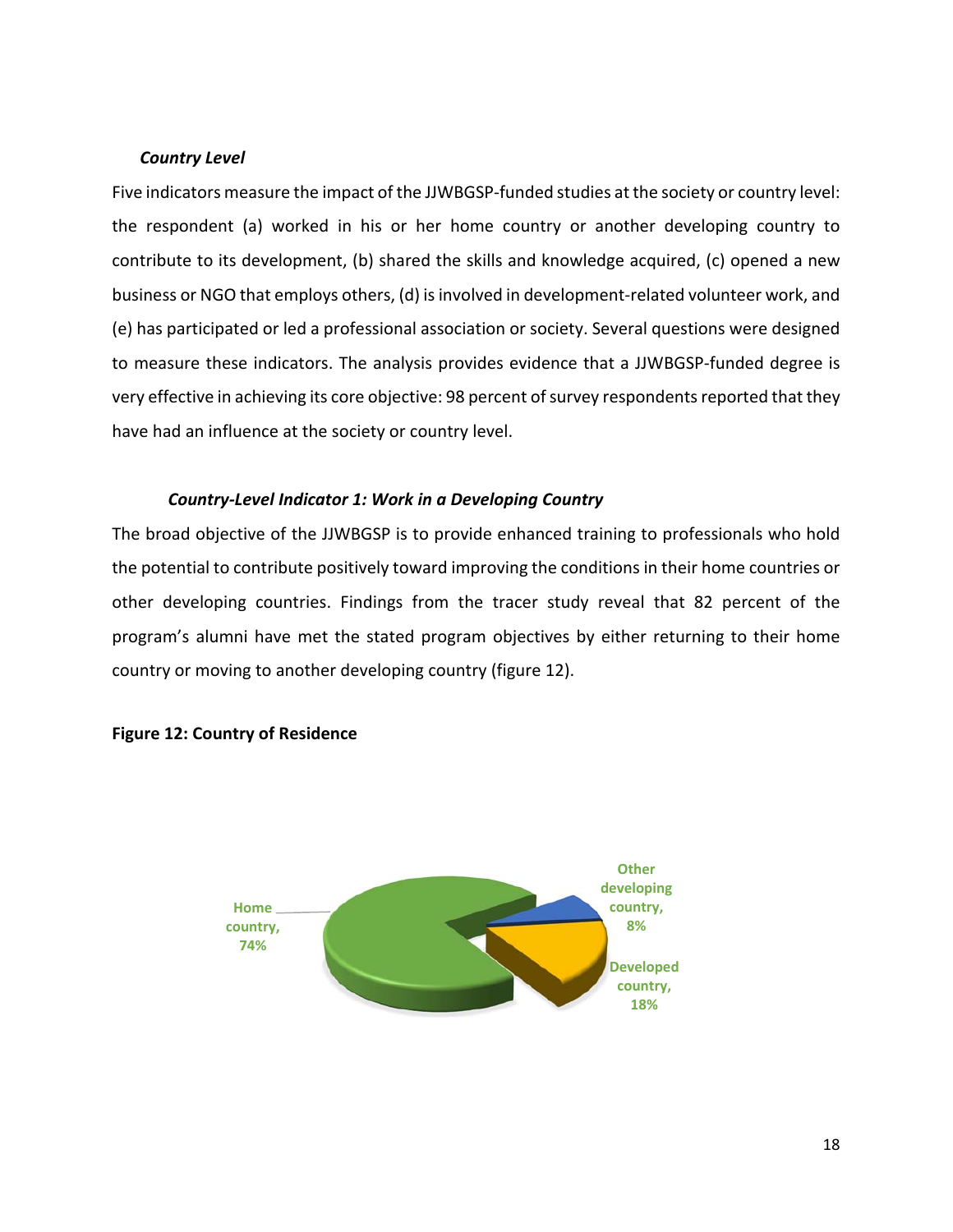The majority of alumni—82 percent—are living in a developing country. Across regions, alumni from Africa, East Asia and the Middle East are more likely to be living in a developed country (see figure 13). Among women alumni, 20 percent are working and living in developed countries. For men, he share is 16 percent.

Among the 18 percent of alumni living in a developed country, the majority of them (60 percent) live in the country where they received their JJWBGSP funded graduate degree; 24 percent work for an international development organization; and 12 percent are pursuing a PHD.



# **Figure 13: Home Region and Current Country of Residence**

### *Country-Level Indicator 2: Sharing of Skills and Knowledge Acquired*

As part of their contribution to society, alumni have shared the knowledge and experience they gained through their JJWBGSP-funded studies. The majority of respondents (65 percent) reported sharing their newly gained experiences and knowledge through more than one of the following means: lecturing, training, publishing, and giving informal talks in a group setting (figure 14).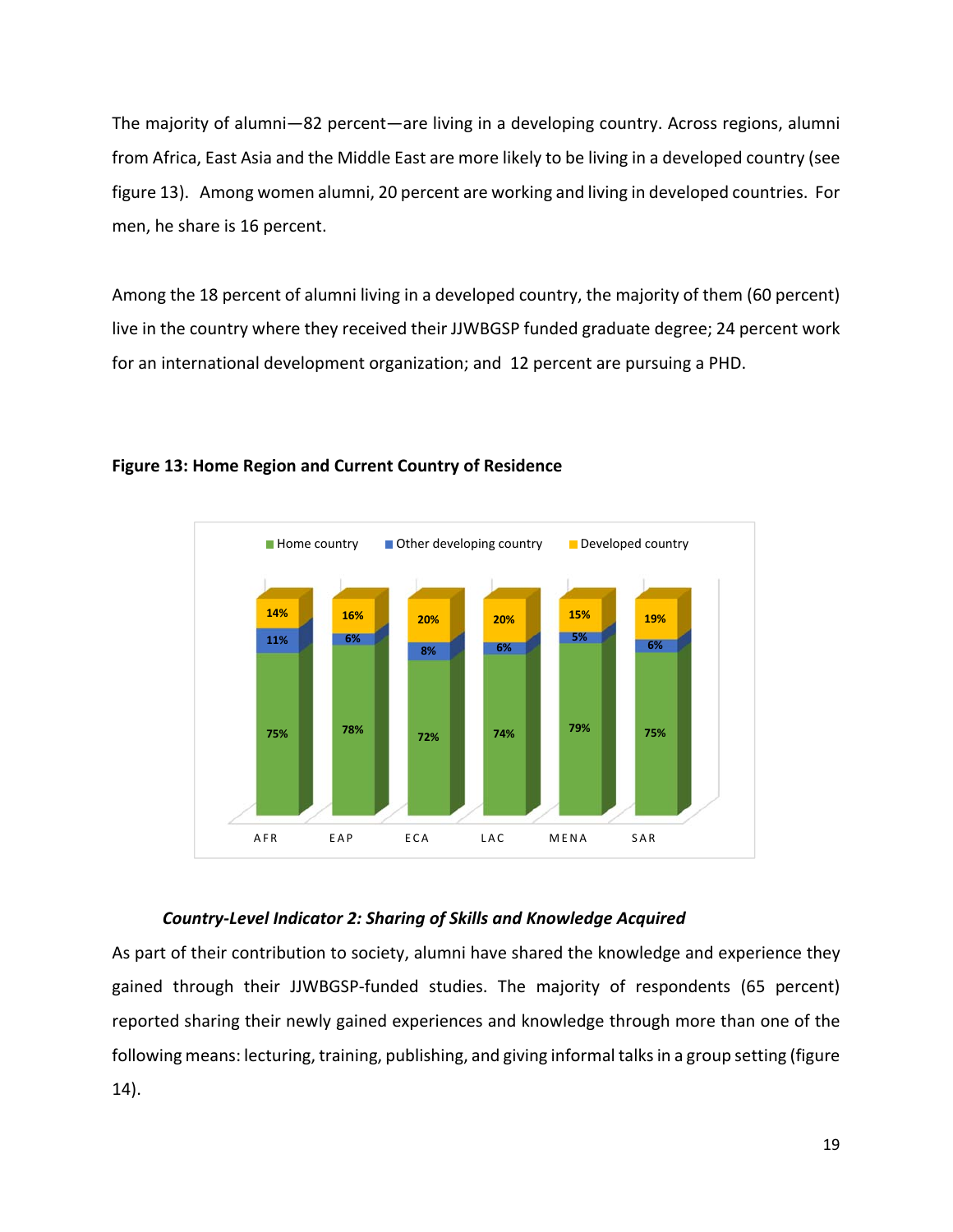#### **Figure 14: Ways of Sharing the Gained Experiences**



#### *Country-Level Indicator 3: Opening of a New Business or NGO*

The study reveals that 22 percent of the JJWBG scholarship alumni started a new business or nongovernmental organization after completing their degree. In an open-ended response, the alumni described their experiences in starting a new business and explained how the JJWBGSPfunded studies developed their capacity and provided them with the knowledge and experience needed for their new business or NGO. One respondent noted, "The Company that I have established is the result of many years of effort that was leveraged in part by JJWBGSP and has global impact potential" (Eduardo Alvarez, Mexico, Imperial College London, 2002). Another respondent reported, "I'm pleased to share that I, along with a few likeminded individuals, am promoting a new college in Northeast India. For the last few years, we have been working quietly to contribute in the education and employment ecosystem. The most rewarding aspect of our effort has been the privilege to work for and with the youth. We have so far provided about 700 youths with long-term rewarding careers" (Leichombam Erendo Singh, India, Harvard University, 2010).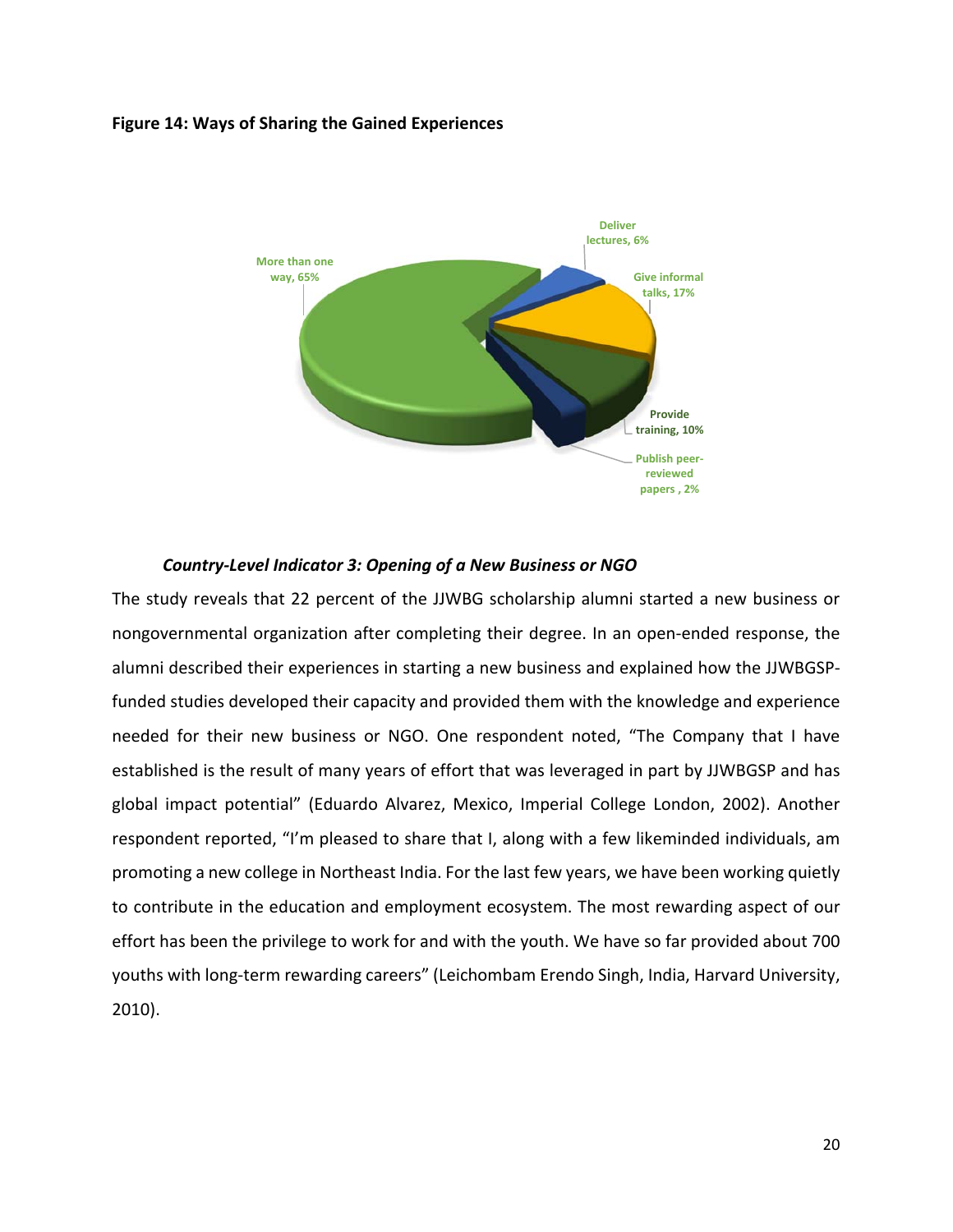Starting a new business or NGO creates jobs and offers the opportunity to augment the capacity development of societies. Among those respondents who started a new business or NGO, 78 percent reported that they employ between 1 and 25 people, and 18 percent employ between 26 and 100 workers. Such individuals reported

I have my own company (agriculture sector) exporting to more than 25 countries, including Japan. **Oscar Armando Valenzuela, Sahagún, Mexico, University of London, 2009** 

working across a wide array of development areas, as shown in figure 15.

# **Figure 15: Nature of Work of New Businesses and Nongovernmental Organizations Started by Alumni**



Men are more likely than women to open a business or NGO. Among the male respondents, 26 percent started a new business or NGO compared with 17 percent of female respondents. This discrepancy could be due to the social constraints and challenges regarding access to finance that many women face in developing countries.

# *Country-Level Indicator 4: Involvement in Development-Related Volunteer Work*

Another important benefit of the JJWBGSP is that it raises scholars' awareness of international development topics and encourages them to get involved in development-related activities. As a